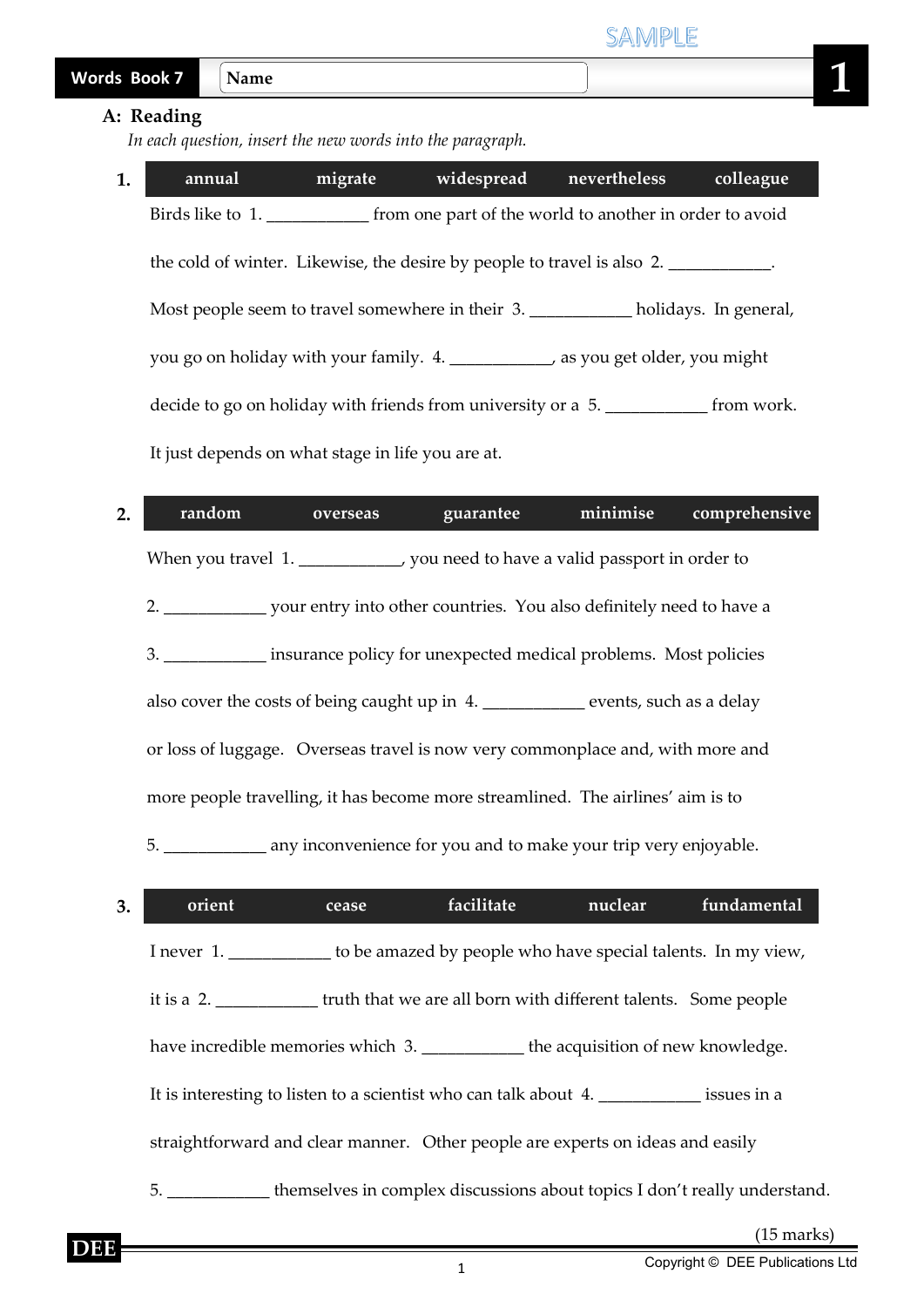## **B: New Words**

*How many of these words do you know? Practise saying them after your teacher.*

| annual   | cease        | comprehensive | colleague  | facilitate  |  |
|----------|--------------|---------------|------------|-------------|--|
| overseas | guarantee    | migrate       | minimise   | orient      |  |
| nuclear  | nevertheless | random        | widespread | fundamental |  |

## **C: Definitions**

 *Find one word from above for each definition. Also, decide what word class each word is. Write N for noun, A for adjective, Adv for adverb, V for verb, C for conjunction or P for preposition*.

| New Words<br><b>Word Class Definitions</b> |  |  |  |  |  |
|--------------------------------------------|--|--|--|--|--|
|--------------------------------------------|--|--|--|--|--|

| 1.  | going to a foreign country; in another country                                                           |
|-----|----------------------------------------------------------------------------------------------------------|
| 2.  | basic, being of an original or primary source                                                            |
| 3.  | however, in spite of that                                                                                |
| 4.  | to stop, end                                                                                             |
| 5.  | occurring in many places or among many people                                                            |
| 6.  | to make easier, to help forward                                                                          |
| 7.  | the East, another word for Asia; to find out exactly<br>where you are and which direction you are facing |
| 8.  | to promise, to make certain; an assurance in writing,<br>a promise                                       |
| 9.  | in no particular order, here and there                                                                   |
| 10. | to move from one region or place to another                                                              |
| 11. | to make smaller, to make of less importance                                                              |
| 12. | someone you work with, someone of the same<br>profession                                                 |
| 13. | yearly, occurring once a year                                                                            |
| 14. | relating to atomic energy or weapons                                                                     |
| 15. | wide in scope or content, including many details                                                         |

(15 marks)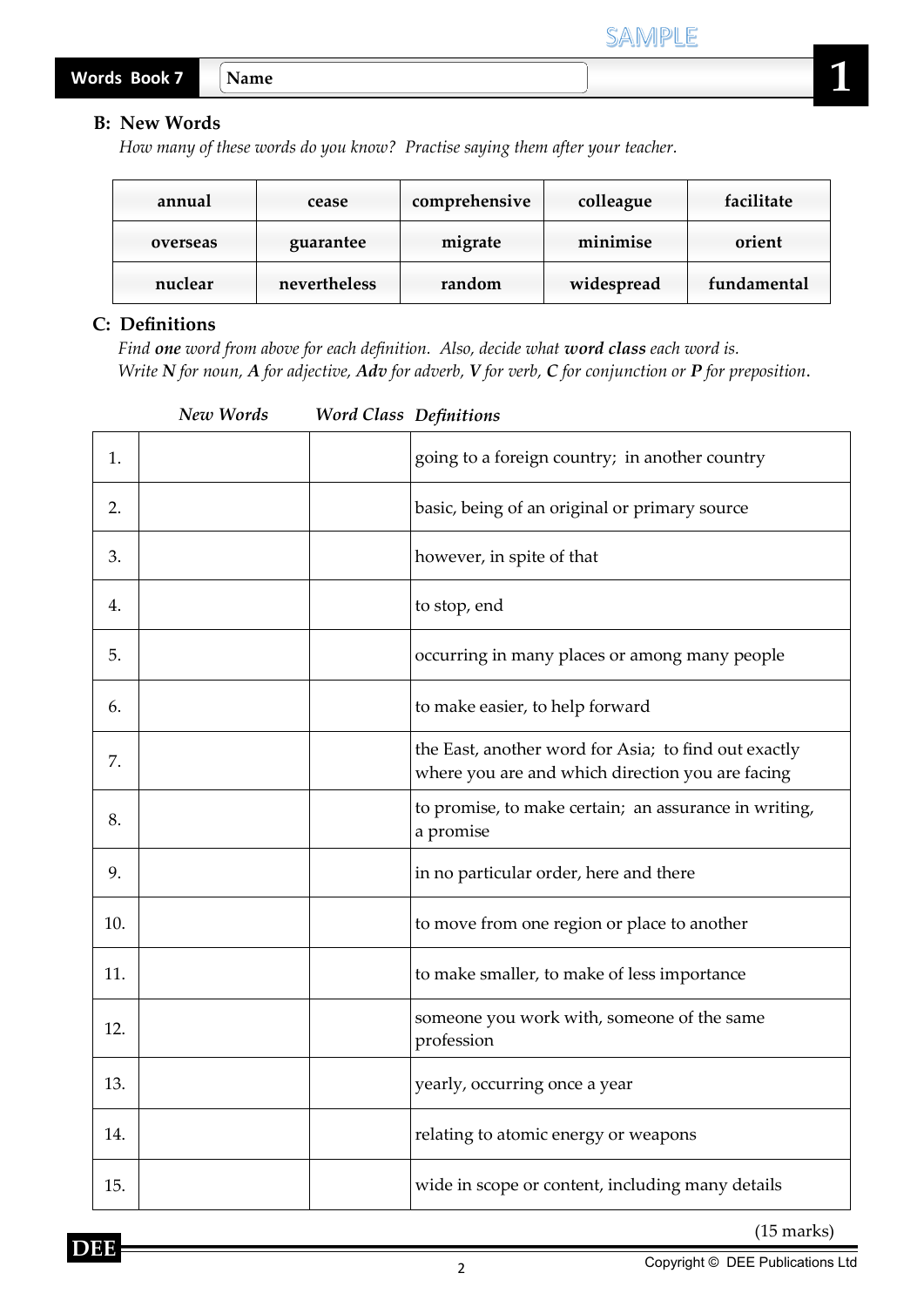| <b>Words Book 7</b> |                               | Name                                                                                                                                                                                 |                      |
|---------------------|-------------------------------|--------------------------------------------------------------------------------------------------------------------------------------------------------------------------------------|----------------------|
|                     | D: Sentences<br>the spelling. | Complete each sentence with one of the new words. In some cases, you might have to change                                                                                            |                      |
| 1.                  |                               | Each year there are birds which ____________________________ from Siberia to Australia in order<br>to enjoy the warmer weather here and escape the harshness of the Siberian winter. |                      |
| 2.                  |                               | Densely populated countries in Europe depend on __________________ energy to<br>sustain their wealthy lifestyles.                                                                    |                      |
| 3.                  | your job.                     |                                                                                                                                                                                      |                      |
| 4.                  |                               | A knowledge of the Periodic Table is ______________________ to science.                                                                                                              |                      |
| 5.                  |                               | Australia Day is on 26th January and is an important ____________________________ celebration<br>in this country.                                                                    |                      |
| 6.                  |                               |                                                                                                                                                                                      |                      |
| 7.                  |                               | Unfortunately innocent people can get caught up in _______________________ acts of<br>violence in certain countries in the world.                                                    |                      |
| 8.                  |                               | He did not do much study for the exams. _______________________he did manage to<br>answer some of the questions quite well.                                                          |                      |
| 9.                  |                               | You should not __________________________the seriousness of driving too fast in torrential<br>rain. In such poor conditions, accidents can easily happen.                            |                      |
| 10.                 |                               | Many young people benefit from the experience of travelling or studying<br>after which they return with a broader life experience.                                                   |                      |
| 11.                 |                               | We all hope that one day international terrorism will ___________________________ and there<br>will be peace among all nations.                                                      |                      |
| 12.                 |                               | He has studied this issue very thoroughly and now has a ________________________<br>understanding of what is involved.                                                               |                      |
| 13.                 |                               | A knowledge of Chinese will definitely help ________________________ trade with China.                                                                                               |                      |
| 14.                 |                               | I _________________________ that tomorrow we will go to the movies. It is definite.                                                                                                  |                      |
| 15.                 |                               | That man has travelled extensively in the ______________________. He has spent several<br>months there and been to most of the main tourist destinations.                            |                      |
|                     |                               |                                                                                                                                                                                      | $(15 \text{ marks})$ |